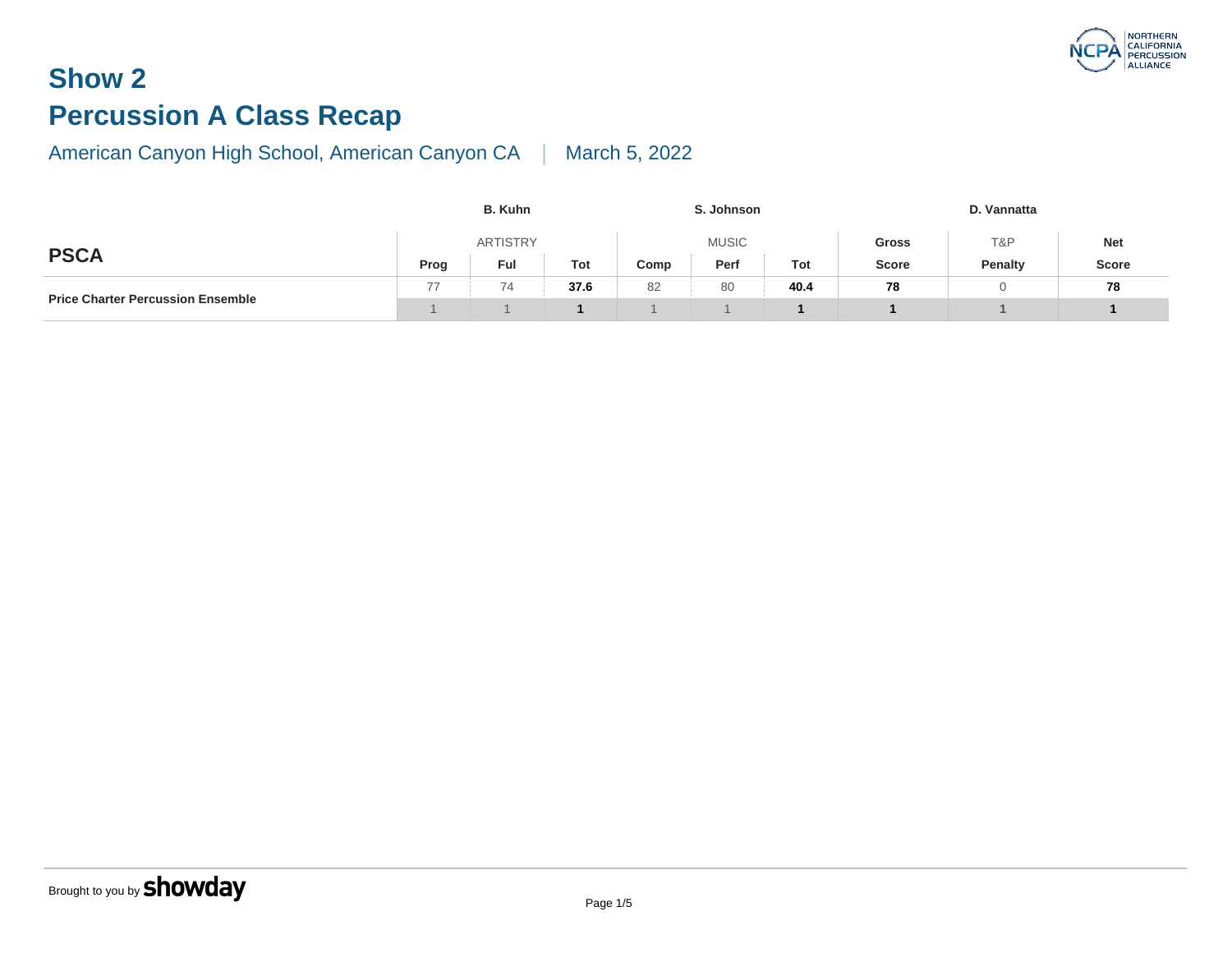# **Show 2 Percussion A Class Recap**

| <b>B. Kuhn</b>             |                |                |                |                | R. Turner      |                |                | S. Johnson     |                | F. Miller      |                |                |  |  |
|----------------------------|----------------|----------------|----------------|----------------|----------------|----------------|----------------|----------------|----------------|----------------|----------------|----------------|--|--|
|                            |                | EFFECT-MUSIC   |                |                | EFFECT-VISUAL  |                |                | <b>MUSIC</b>   |                |                | <b>VISUAL</b>  |                |  |  |
| <b>PSA</b>                 | Ovr            | <b>Mus</b>     | Tot            | Ovr            | Vis            | Tot            | Comp           | Perf           | Tot            | Comp           | Perf           | To             |  |  |
|                            | 73             | 70             | 21.45          | 76             | 73             | 14.9           | 82             | 81             | 24.4           | 71             | 70             | 14.            |  |  |
| <b>American Canyon HS</b>  | $\mathbf{1}$   | $\overline{1}$ | $\mathbf{1}$   |                | $\mathbf{1}$   | $\mathbf{1}$   | $\overline{2}$ | $\overline{2}$ | $\overline{2}$ | $\overline{1}$ |                | 1 <sup>1</sup> |  |  |
| <b>Mountain House HS</b>   | 67             | 64             | 19.65          | 72             | 71             | 14.3           | 79             | 78             | 23.5           | 70             | 68             | 13.            |  |  |
| Percussion                 | 4              | $\overline{4}$ | 4              | 3              | 3              | $\mathbf{3}$   | 3              | $\mathfrak{S}$ | 3              | $\overline{2}$ | $\overline{2}$ | $\mathbf{2}$   |  |  |
| <b>Dublin HS</b>           | 68             | 66             | 20.1           | 65             | 62             | 12.7           | 83             | 82             | 24.7           | 62             | 61             | 12.            |  |  |
|                            | $\overline{2}$ | $\sqrt{3}$     | 3              | 6              | 6              | 6              | $\overline{1}$ | $\mathbf 1$    | $\mathbf{1}$   | 6              | 6              | 6              |  |  |
|                            | 61             | 61             | 18.3           | 64             | 61             | 12.5           | 74             | 73             | 22             | 63             | 62             | 12.            |  |  |
| <b>Benicia HS</b>          | 6              | 6              | 6              | $\overline{7}$ | $\overline{7}$ | $\overline{7}$ | 5              | 5              | 5              | 5              | 5              | 5 <sub>l</sub> |  |  |
|                            | 58             | 57             | 17.25          | 63             | 60             | 12.3           | 75             | 74             | 22.3           | 64             | 65             | 12.            |  |  |
| Vanden HS                  | 8              | $\,8\,$        | 8              | 8              | 8              | 8              | $\overline{4}$ | $\overline{4}$ | 4              | $\overline{4}$ | $\overline{4}$ | 4              |  |  |
| <b>Livermore HS Winter</b> | 60             | 60             | 18             | 73             | 72             | 14.5           | 64             | 62             | 18.8           | 61             | 60             | 12.            |  |  |
| Percussion                 | $\overline{7}$ | $\overline{7}$ | $\overline{7}$ | $\overline{2}$ | $\overline{2}$ | $\overline{2}$ | 8              | 8              | 8              | $\overline{7}$ | $\overline{7}$ | $\mathbf{z}$   |  |  |
|                            | 65             | 63             | 19.2           | 68             | 63             | 13.1           | 65             | 64             | 19.3           | 59             | 58             | 11.            |  |  |
| <b>Amador Valley HS A</b>  | 5              | $\sqrt{5}$     | 5              | $\overline{4}$ | 5              | 4              | $\overline{7}$ | $\overline{7}$ | $\overline{7}$ | 8              | 8              | 8              |  |  |
|                            | 68             | 67             | 20.25          | 66             | 64             | 13             | 71             | 71             | 21.3           | 67             | 66             | 13.            |  |  |
| <b>Castro Valley HS</b>    | $\overline{2}$ | $\overline{2}$ | $\mathbf{2}$   | 5              | $\overline{4}$ | 5              | 6              | 6              | 6              | 3              | 3              | $\mathbf{3}$   |  |  |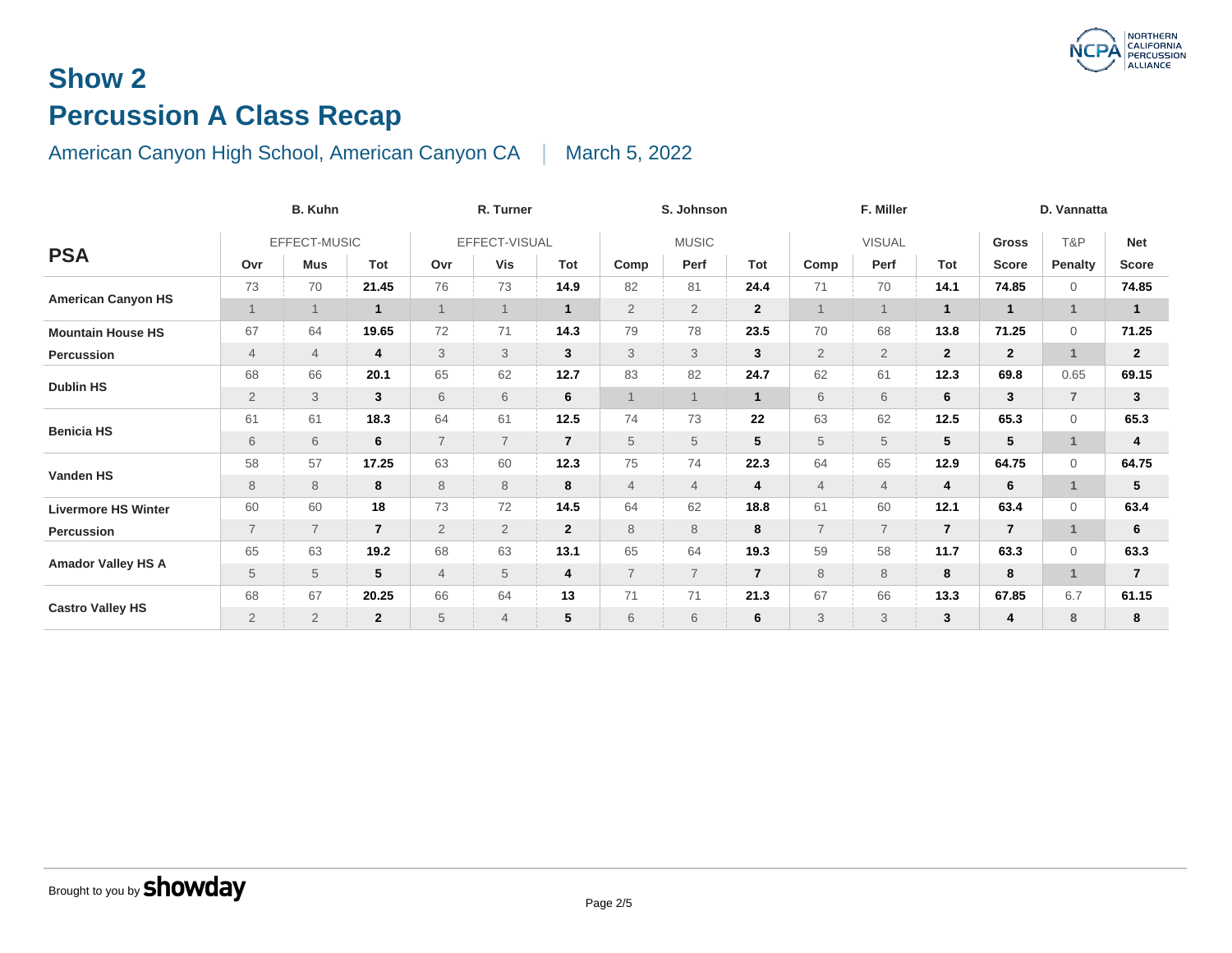# **Show 2 Percussion Open Class Recap**

|                            | <b>B. Kuhn</b> |     | R. Turner    |                |          |                | S. Johnson | F. Miller      |               |                |               |                |
|----------------------------|----------------|-----|--------------|----------------|----------|----------------|------------|----------------|---------------|----------------|---------------|----------------|
| <b>PSO</b>                 | EFFECT-MUSIC   |     |              | EFFECT-VISUAL  |          |                |            | <b>MUSIC</b>   | <b>VISUAL</b> |                |               |                |
|                            | Ovr            | Mus | Tot          | Ovr            | Vis      | Tot            | Comp       | Perf           | Tot           | Comp           | Perf          | To             |
|                            | 80             | 76  | 23.4         | 66             | 64       | 13             | 79         | 77             | 23.3          | 74             | 73            | 14.            |
| <b>Foothill HS Open</b>    |                |     |              |                |          |                | 2          |                |               |                |               |                |
|                            | 72             | 69  | 21.15        | 65             | 62       | 12.7           | 73         | 72             | 21.7          | 71             | 69            | 14             |
| <b>Morgan Hill Unified</b> | $\overline{2}$ | 2   | $\mathbf{2}$ | $\overline{2}$ | $\Omega$ | $\overline{2}$ | 3          |                | 3             | $\overline{2}$ | $\mathcal{D}$ | 2 <sub>l</sub> |
|                            | 70             | 66  | 20.4         | 61             | 60       | 12.1           | 80         | 74             | 22.8          | 68             | 66            | 13.            |
| <b>Granite Bay HS</b>      | 3              | 3   | 3            | 3              | 3        | 3              |            | $\overline{2}$ | $\mathbf{2}$  | 3              | 3             | 3 <sup>1</sup> |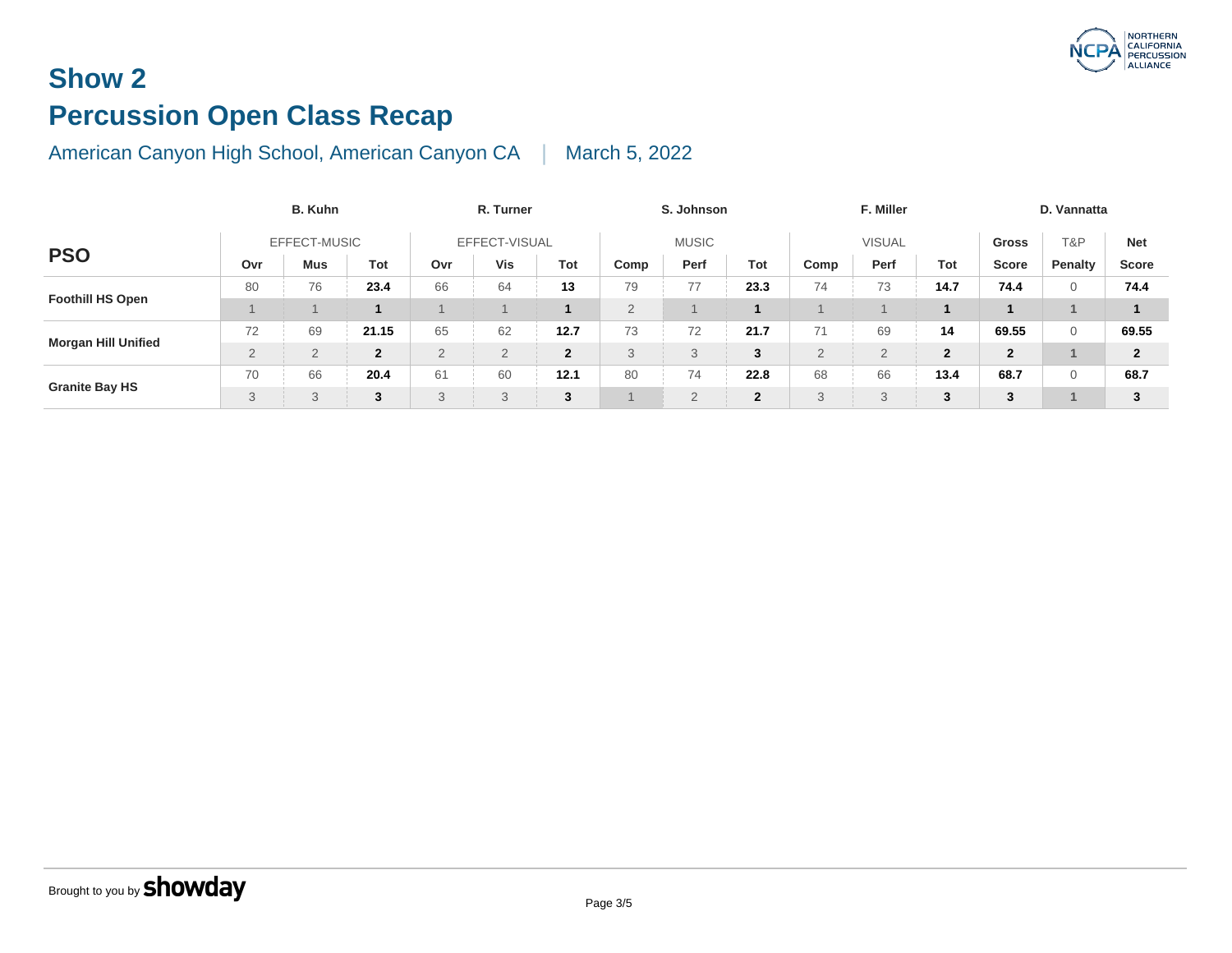# **Show 2 Percussion Open Class Recap**

|                                | <b>B.</b> Kuhn |            |              | R. Turner     |     |              |              | S. Johnson | F. Miller      |               |      |              |  |
|--------------------------------|----------------|------------|--------------|---------------|-----|--------------|--------------|------------|----------------|---------------|------|--------------|--|
| <b>PIO</b>                     | EFFECT-MUSIC   |            |              | EFFECT-VISUAL |     |              | <b>MUSIC</b> |            |                | <b>VISUAL</b> |      |              |  |
|                                | Ovr            | <b>Mus</b> | Tot          | Ovr           | Vis | Tot          | Comp         | Perf       | Tot            | Comp          | Perf | To           |  |
| <b>Sacramento State Indoor</b> | 78             | 80         | 23.7         | 80            | 77  | 15.7         | 79           | 78         | 23.5           | 77            | 75   | 15.1         |  |
| <b>Percussion Ensemble</b>     | $\Omega$<br>∼  | っ<br>∠     | $\mathbf{2}$ |               |     |              | $\Omega$     |            | $\overline{2}$ |               |      |              |  |
| <b>Thesis</b>                  | 80             | 81         | 24.15        | 76            | 73  | 14.9         | 83           | 79         | 24.1           | 74            | 74   | 14.          |  |
|                                |                |            |              | $\mathcal{D}$ |     | $\mathbf{2}$ |              |            |                | 2             | -    | $\mathbf{2}$ |  |